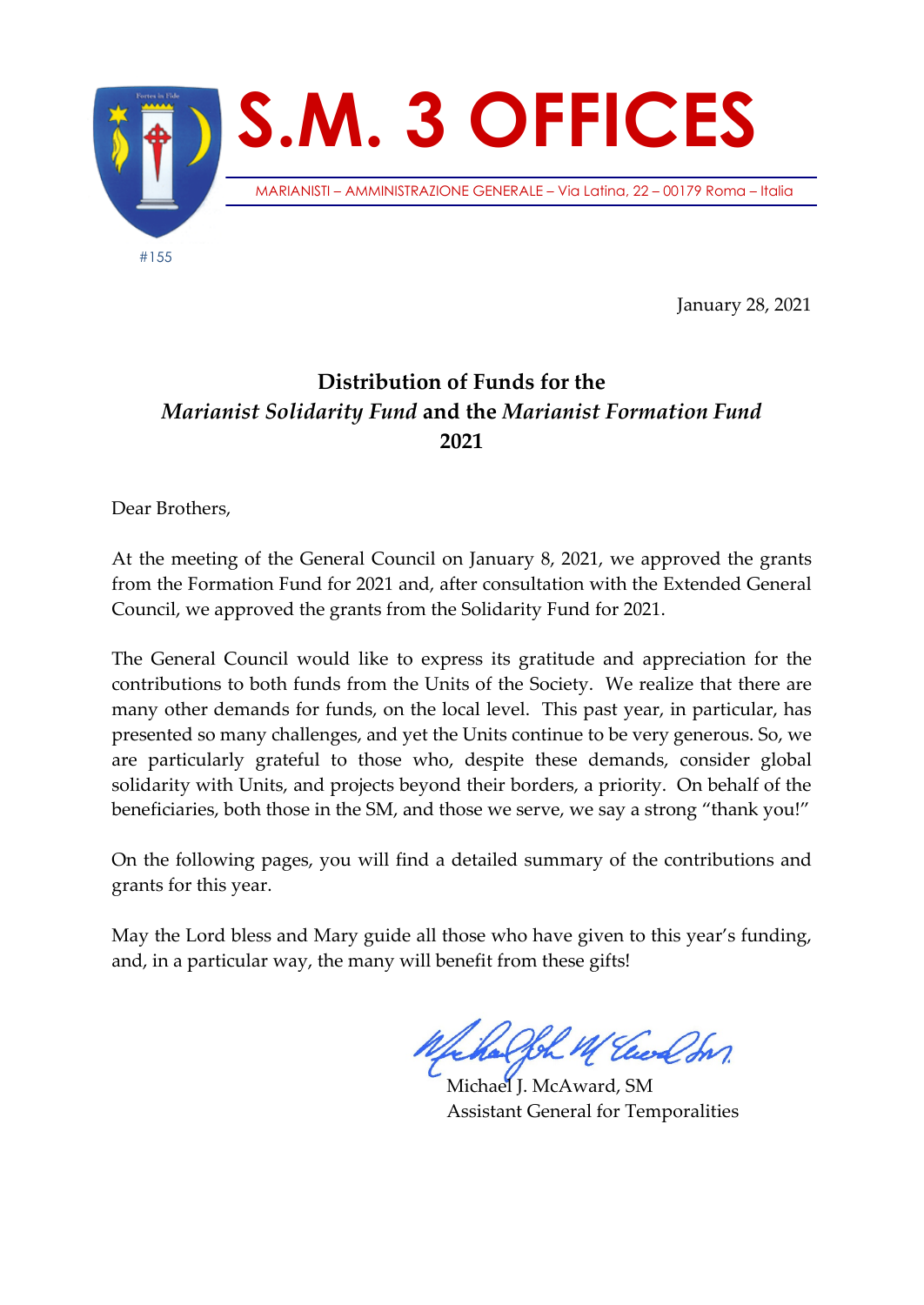## **Marianist Solidarity and Formation Funds 2021**

| <b>Contributions</b>          | USD \$       |
|-------------------------------|--------------|
| Region of Austria-Germany     | \$30,500.00  |
| Canada Community              | \$15,000.00  |
| Region of Chile               | \$3,000.00   |
| Region of Eastern Africa      | \$5,000.00   |
| Province of France-Belgium    | \$61,000.00  |
| Region of Italy               | \$24,400.00  |
| Region of Japan               | \$50,000.00  |
| Region of Korea               | \$24,400.00  |
| Province of Meribah           | \$10,000.00  |
| Province of Spain             | \$152,500.00 |
| Province of the United States | \$100,000.00 |
| Region of Togo                | \$1,500.00   |
| <b>General Administration</b> | \$46,920.00  |
| <b>Total Contributions</b>    | \$524,220.00 |

| <b>MARIANIST SOLIDARITY FUND GRANTS APPROVED</b>                       | USD \$       |
|------------------------------------------------------------------------|--------------|
| <b>Region of Argentina</b>                                             |              |
| Emergency Pandemic Assistance for Fátima - Villa Soldati               | \$7,000.00   |
| Heating and Equipment for Fátima - Villa Soldati                       | \$21,000.00  |
| <b>Region of Colombia-Ecuador</b>                                      |              |
| Emergency Assistance for Colegio Espíritu Santo Marianistas - Girardot | \$20,000.00  |
| <b>Region of Eastern Africa</b>                                        |              |
| School laboratory equipment and chemicals -Lilongwe, Malawi            | \$8,500.00   |
| Students' Centre - MIRACLE - Karonga, Malawi                           | \$40,000.00  |
| Expanding Catering Restaurant - Imani, Nairobi, Kenya                  | \$65,000.00  |
| Marianist Technical Institute - Mombasa, Kenya                         | \$22,000.00  |
| Hairdressing and Beauty Therapy tools - MTI, Ukunda, Kenya             | \$33,800.00  |
| Scholasticate renovation - Nairobi, Kenya                              | \$20,000.00  |
| <b>Province of France (Sector of Congo)</b>                            |              |
| Generator for Spiritual Centre - Kinshasa, DRC                         | \$19,750.00  |
| Borehole and pump for fresh water at ISIC - Kinshasa, DRC              | \$30,000.00  |
| Province of the USA: District of India                                 |              |
| Computers for Laboratory - CTI, Patna                                  | \$5,700.00   |
| <b>Computers and Tailoring Machines - REDS Ranchi</b>                  | \$4,700.00   |
| Mattresses - Scholasticate, Bangalore                                  | \$7,400.00   |
| School Boundary Wall - Prabhat Tara School, Singhpur                   | \$73,000.00  |
| School Van - REDS Bangalore                                            | \$10,000.00  |
| <b>TOTAL</b>                                                           | \$387,850.00 |